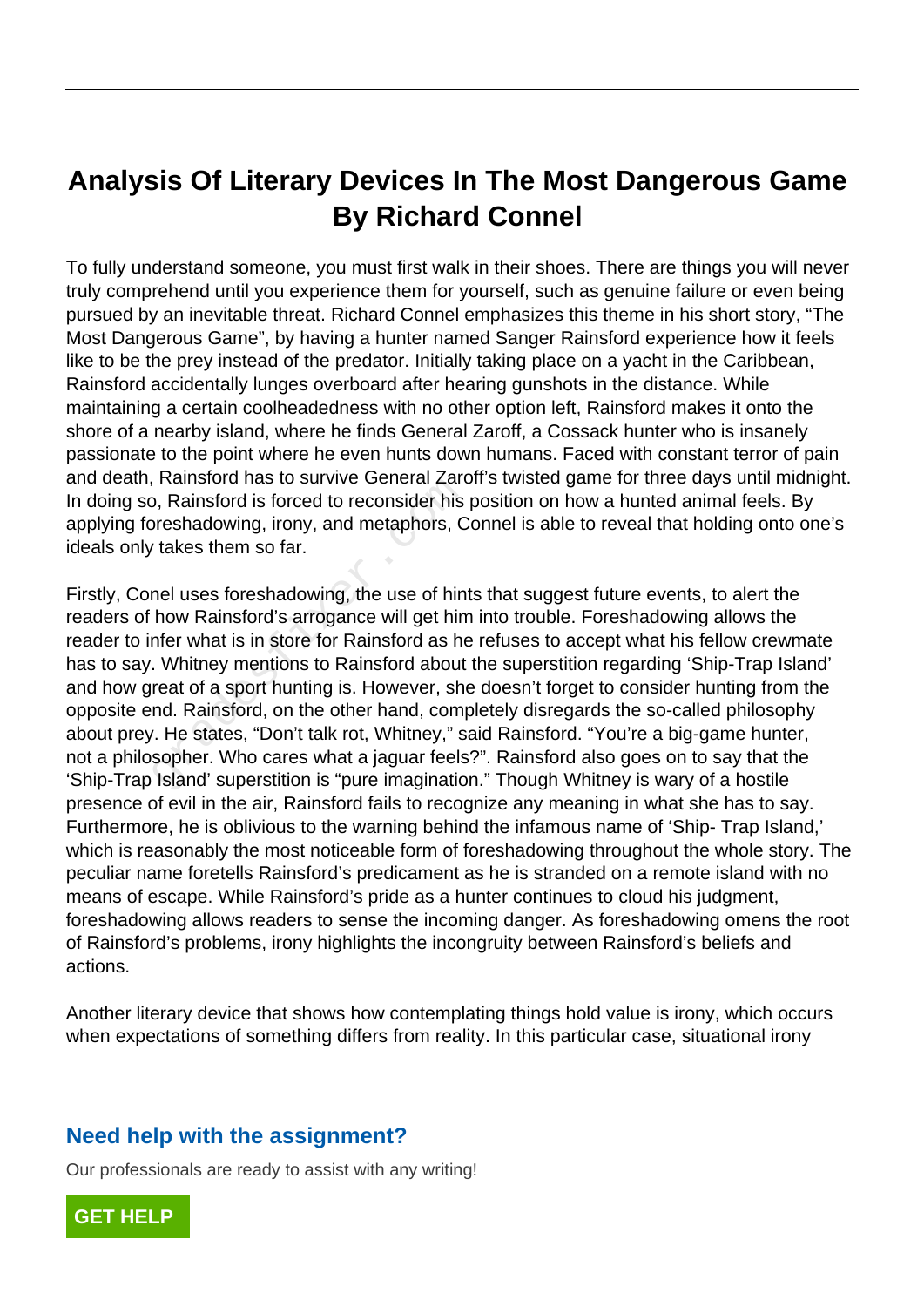demonstrates how Rainsford was wrong in being quick to judge the hunted as weak during the exposition. 'Nonsense,' laughed Rainsford. 'This hot weather is making you soft, Whitney. Be a realist. The world is made up of two classes – the hunters and the huntees. Luckily, you and I are hunters." Rainsford categorizes himself as a hunter and asserts to Whitney that a jaguar is unable to sense anything emotionally. He proclaims that such trivial things shouldn't be pondered upon, especially when it relates to prey, which we can assume Rainsford deems as weak and inferior. Later into the story, however, Rainsford is treated as the prey. Though he is at a great advantage, he manages to prevail and outsmart General Zaroff at his own game. Rainsford finally realizes how the hunted feels as he used his resources and prior knowledge to escape General Zaroff's confrontations. By doing so, he disproves his argument that the hunted lie at the mercy of the hunters, which he refers to as superior. Irony helps display how Rainsford was wrong in neglecting what could have happened because General Zaroff was defeated by his own "prey." While irony refutes Rainsford's claims, metaphors allow readers to grasp the consequences of neglectance to a greater extent.

Lastly, Connel strengthens the reassurance obtainable through exploring different alternatives by implementing metaphors, a figure of speech that is used to make a comparison between two things. Metaphors clarify the dire situation Rainsford carelessly gets himself involved in by specifying an indirect similarity between two things. During the rising action of the story, Rainsford suddenly realizes, "The Cossack was the cat; he was the mouse. Then it was that Rainsford knew the full meaning of terror." As fear occupied Rainsford's mind, he immediately makes the connection comparing himself to a mouse and General Zaroff to a cat, which is known to hunt mice due to their natural hunting instincts. After becoming aware of how skilled of a hunter General Zaroff is, Rainsford can only think of running away to find a temporary safe zone exactly as a mouse would. If Rainsford were to take notice of the situation beforehand, he wouldn't have gotten himself in such a life-threatening situation. Now he has no choice but to subject himself to the perils affiliated with the affairs on 'Ship-Trap Island'. Metaphors allow the reader to understand what could've been possible if Rainsford were to take another course of action. One can't help but feel relieved knowing they have escaped the hands of distress and anxiety. With that said, Connel is able to elaborate on how we should keep an open mind even if we are faced with ideas that challenge our own. The strengmens the reassurance obtained enting metaphors, a figure of speech the taphors clarify the dire situation Rainsf<br>an indirect similarity between two thing<br>suddenly realizes, "The Cossack was the knew the full mean

Given these points, one can conclude that Connel's use of foreshadowing, metaphors, and irony throughout "The Most Dangerous Game" helped reveal that those who rely on their instincts alone can only go so far. By utilizing foreshadowing, the readers were able to conceive a sense of danger that Rainsford fails to recognize due to his ignorance. Whereas irony allowed one to see that always sticking to your gut will not always end the way you expect it to be. Furthermore, metaphors display displays what Rainsford could have avoided, only if he was to act with more heed. Most importantly, Connel conveys the dangers and risks associated with not keeping in mind other possibilities. At times, you might find it hard to believe others, but their

## **Need help with the assignment?**

Our professionals are ready to assist with any writing!

**[GET HELP](https://my.gradesfixer.com/order?utm_campaign=pdf_sample)**